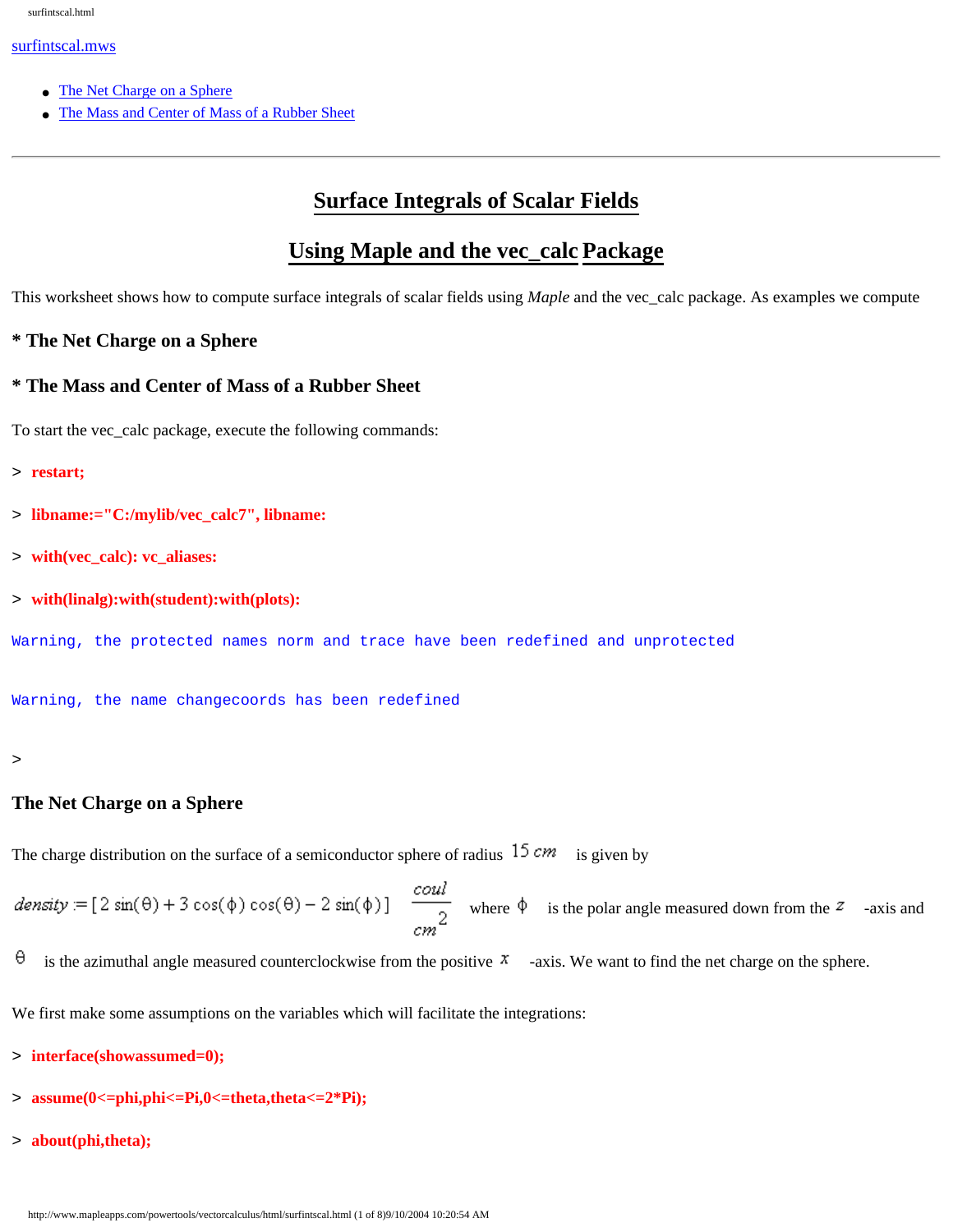surfintscal.html

```
Originally phi, renamed phi~:
   is assumed to be: RealRange(0,Pi)
Originally theta, renamed theta~:
   is assumed to be: RealRange(0,2*Pi)
```
Then we define the density:

> **density:=2\*sin(theta)+3\*cos(phi)\*cos(theta)-2\*sin(phi);**

 $density = 2 sin(\theta) + 3 cos(\phi) cos(\theta) - 2 sin(\phi)$ 

Some places the charge is positive and some places the charge is negative. To visualize this we make a spherical plot of the density. We take the radius to be 20 plus the density so that the radius will be positive. (The number 20 is arbitrary.) Then the charge is positive when the radius is bigger than 20, and negative when the radius is less than 20.

> **dens\_plot:=sphereplot(20+density,theta=0..2\*Pi,phi=0..Pi, color=density, scaling=constrained, orientation=[15,75]): dens\_plot;**



We also set the color equal to the density. Then the color is blue, violet or red when the density is positive, and the color is green, yellow, orange or red when the density is negative. It is still not easy to see where the charge is positive or negative. So we plot a gray spherical grid and display it with the density:

> **sph\_plot:=sphereplot(20,theta=0..2\*Pi,phi=0..Pi, color=grey, style=wireframe):** 

> **display({sph\_plot,dens\_plot}, scaling=constrained, orientation=[15,75]);**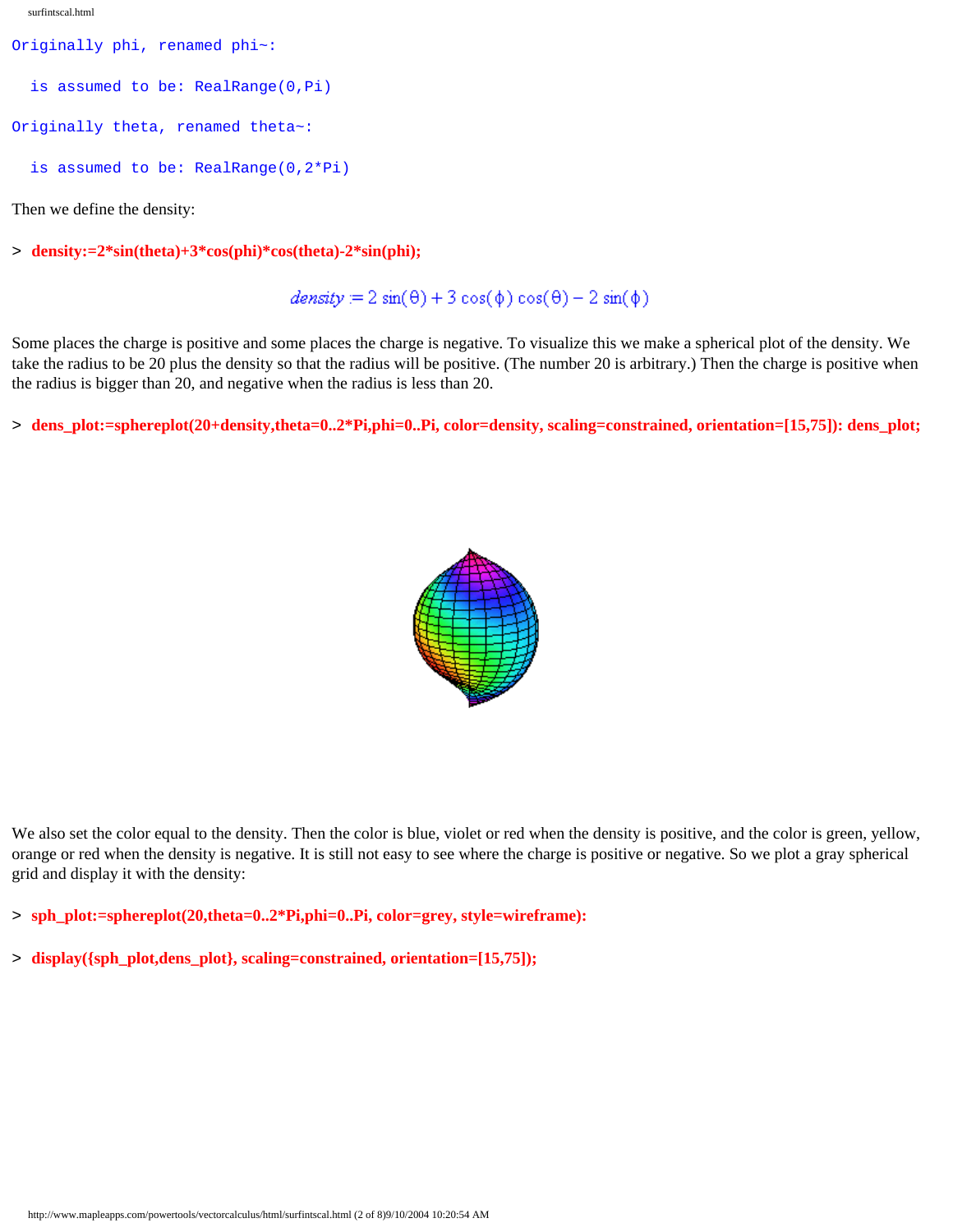

The charge is positive when the plot is above the grid and negative when the plot is below the grid. Try rotating the graph by clicking in the plot and dragging the mouse.

We are now ready to compute the net charge which is the surface integral of the density:

$$
\int
$$
 density  $dS = \int_{0}^{\pi} \int_{0}^{2\pi}$  density Jacobian  $d\theta d\phi$ . The Jacobian is the length of the coordinate normal which we now proceed to

compute. Since the radius is 15, the spherical coordinate system on the sphere is

#### > **Rsph:=[15\*sin(phi)\*cos(theta),15\*sin(phi)\*sin(theta),15\*cos(phi)];**

$$
Rsph = [15 \sin(\phi) \cos(\theta), 15 \sin(\phi) \sin(\theta), 15 \cos(\phi)]
$$

The tangent vectors are:

> **R[theta]:=diff(Rsph,theta);**

 $R_\Theta \! \coloneqq \! [-15 \, \sin(\phi) \, \sin(\theta), \, 15 \, \sin(\phi) \, \cos(\theta), \, 0]$ 

> **R[phi]:=diff(Rsph,phi);**

$$
R_{\phi} := [15 \cos(\phi) \cos(\theta), 15 \cos(\phi) \sin(\theta), -15 \sin(\phi)]
$$

So the normal vector is

> **N:= R[theta] &x R[phi];**

$$
N = \left[-225\sin(\phi)^2\cos(\theta), -225\sin(\phi)^2\sin(\theta), -225\sin(\phi)\sin(\theta)^2\cos(\phi) - 225\sin(\phi)\cos(\theta)^2\cos(\phi)\right]
$$

and the length of the normal is

## > **lN:=len(N); simplify(%);**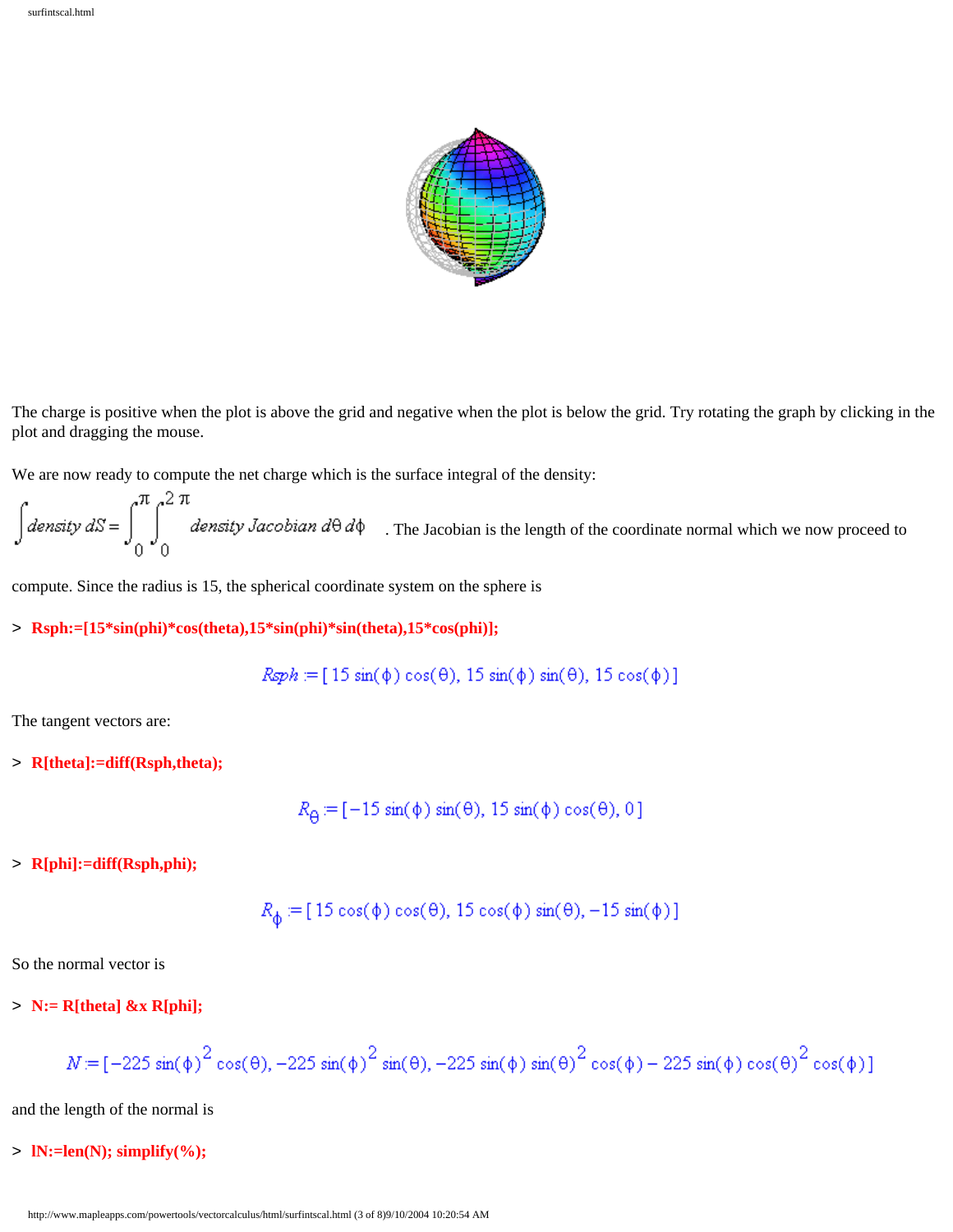$$
lN = \sqrt{50625 \sin(\phi)^{4} \cos(\theta)^{2} + 50625 \sin(\phi)^{4} \sin(\theta)^{2} + (-225 \sin(\phi) \sin(\theta)^{2} \cos(\phi) - 225 \sin(\phi) \cos(\theta)^{2} \cos(\phi))}
$$
  
225  $\sqrt{1 - \cos(\phi)^{2}}$ 

Maple does not simplify this to the simplest form. So we enter it by hand:

> **lN:=15^2\*sin(phi);**

$$
lN = 225 \sin(\phi)
$$

So the net charge is

 $>$  **Muint(density\*lN,theta = 0 .. 2\*Pi,phi = 0 .. Pi); Charge:=value(%);** 

$$
\int_0^{\pi} \int_0^{2\pi} 225 (2\sin(\theta) + 3\cos(\phi)\cos(\theta) - 2\sin(\phi)) \sin(\phi) d\theta d\phi
$$

$$
charge = -450 \pi^2
$$

Another way to compute this surface integral is to use the Surface\_int\_scalar command (or its alias Sis ) from the vec\_calc package which works directly with the parametrized surface and the scalar function. The surface must be a function of its parameters:

#### > **Rsphf:=MF([theta,phi],Rsph);**

$$
\text{Rsphf} := [(\theta, \phi) \to 15 \sin(\phi \sim) \cos(\theta \sim), (\theta, \phi) \to 15 \sin(\phi \sim) \sin(\theta \sim), (\theta, \phi) \to 15 \cos(\phi \sim)]
$$

and the scalar must be a function of position. Looking at the formula for the density, we convert to spherical coordinates:

 $>$  densityf:=MF([x,y,z], 2\*y/sqrt(x^2+y^2) + 3\*z/sqrt(x^2+y^2+z^2)\*x/sqrt(x^2+y^2) - 2\*sqrt(x^2+y^2)/sqrt(x^2+y^2+z^2));

$$
density f := (x, y, z) \rightarrow 2 \frac{y}{\sqrt{x^2 + y^2}} + \frac{3 z x}{\sqrt{x^2 + y^2 + z^2} \sqrt{x^2 + y^2}} - \frac{2 \sqrt{x^2 + y^2}}{\sqrt{x^2 + y^2 + z^2}}
$$

We check the restriction to the sphere agrees with the given function:

> **dens2:=simplify(densityf(op(Rsph))); density;**

$$
dens2 = \frac{2 \sin(\phi) \sin(\theta) + 3 \cos(\phi) \sin(\phi) \cos(\theta) - 2 + 2 \cos(\phi)^2}{\sqrt{1 - \cos(\phi)^2}}
$$

Ä.

$$
2\sin(\theta) + 3\cos(\phi)\cos(\theta) - 2\sin(\phi)
$$

I had some difficulty getting Maple to show that these two are equal, but this works: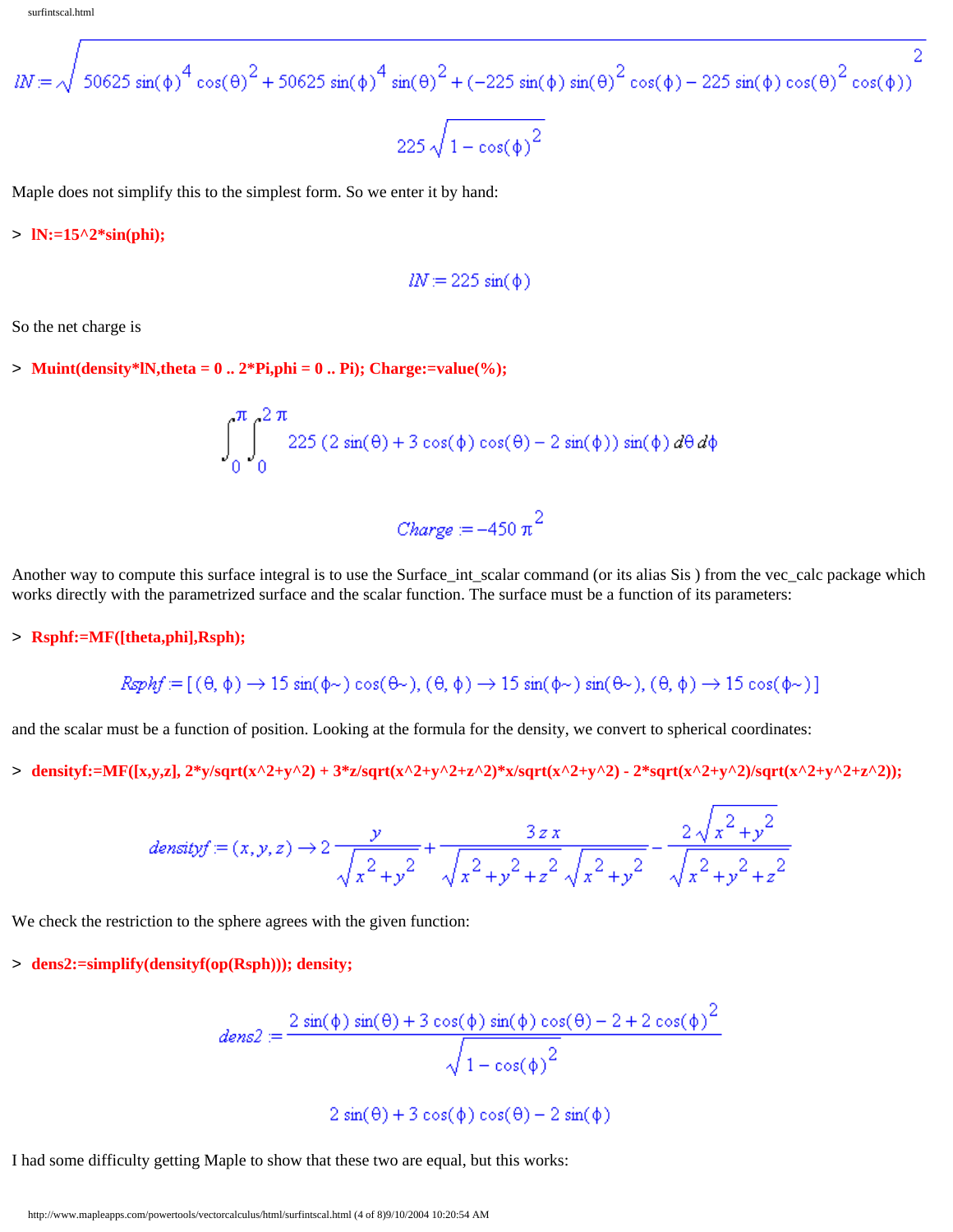#### > **simplify(dens2\*sqrt(1-cos(phi)^2)-density\*sin(phi));**

 $\theta$ 

We are now ready to compute the integral for the charge:

#### $>$  **Sis(densityf, Rsphf, theta** =  $0 \dots 2*P$ **i, phi** =  $0 \dots P$ **i**); Charge:=value(%);

$$
\int_{0}^{\pi} \int_{0}^{2\pi} 450 \sin(\phi) \sin(\theta) + 675 \cos(\phi) \sin(\phi) \cos(\theta) - 450 + 450 \cos(\phi)^{2} d\theta d\phi
$$

$$
Change = -450 \pi^2
$$

<span id="page-4-0"></span>>

### **The Mass and Center of Mass of a Rubber Sheet**

A rubber sheet is stretched across a circular ring of radius  $R = 3$  cm and a weight is placed in the middle which pulls it downward.

$$
\left(2-\frac{x^2+y^2}{9}\right)
$$

Consequently the sheet has the shape of the graph of  $z = 2 - 2$   $\qquad \qquad$   $\qquad$   $\qquad$   $\qquad$   $\qquad$   $\qquad$   $\qquad$   $\qquad$   $\qquad$   $\qquad$   $\qquad$   $\qquad$   $\qquad$   $\qquad$   $\qquad$   $\qquad$   $\qquad$   $\qquad$   $\qquad$   $\qquad$   $\qquad$   $\qquad$   $\qquad$   $\qquad$   $\qquad$   $\qquad$ 

its density is  $\rho = 3 + \frac{x^2 + y^2}{9}$   $\frac{gm}{cm^2}$  which is less in the middle and more at the edge. We want to find the mass and center of mass

of the rubber sheet.

We start by parametrizing the sheet in cylindrical (or polar) coordinates:

## > **R:=MF([r,theta],[r\*cos(theta),r\*sin(theta),2-2^(2-r^2/9)]);**

$$
R = \left[ (r, \theta) \to r \cos(\theta \sim), (r, \theta) \to r \sin(\theta \sim), (r, \theta) \to 2 - 2 \right]^{2} \left[ 2 - \frac{1}{9} r^2 \right]
$$

and plot it

> **plot3d(R(r,theta), r=0..3, theta=0..2\*Pi, scaling=constrained, style=PATCHCONTOUR, shading=ZHUE, orientation=[0,70]);**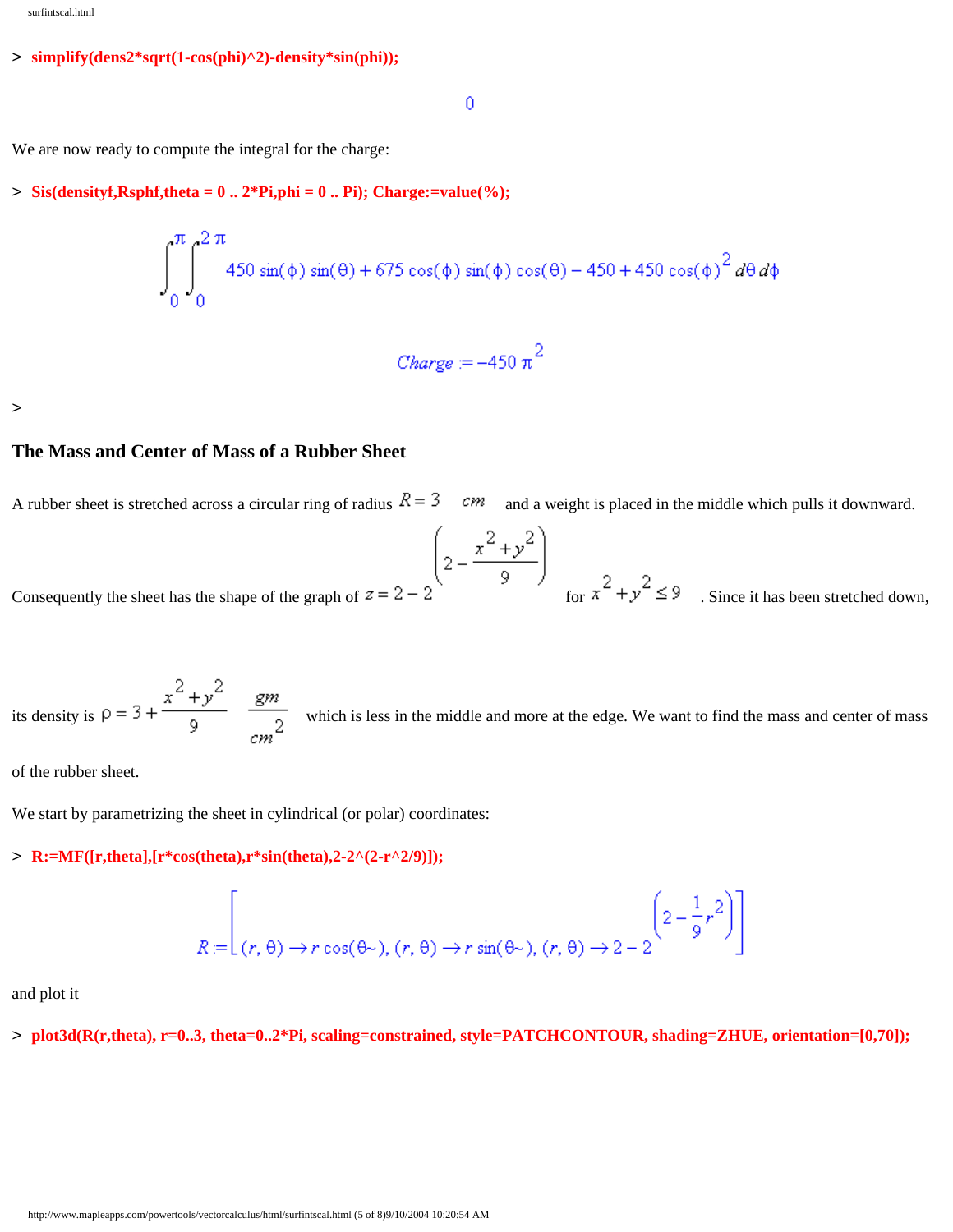

Then we define the density:

 $\text{the:}\text{MF}([x,y,z], 3+(x^2+y^2)/9);$ 

$$
\rho := (x, y, z) \to 3 + \frac{1}{9}x^2 + \frac{1}{9}y^2
$$

The mass is  $M = \int \rho dS = \int_0^2 \int_0^3 \rho(R) |N| dr d\theta$ . So we next evaluate the density on the curve:

## > **rhoR:=simplify(rho(op(R(r,theta))));**

$$
rhoR = 3 + \frac{1}{9}r^2
$$

Then we compute the tangent and normal vectors:

> **Ru:=diff(R(r,theta),r);**

$$
Ru = \left[\cos(\theta), \sin(\theta), \frac{2}{9}2\left(2 - \frac{1}{9}r^2\right)r\ln(2)\right]
$$

> **Rtheta:=diff(R(r,theta),theta);**

$$
Rtheta = [-r \sin(\theta), r \cos(\theta), 0]
$$

> **N:=Ru &x Rtheta;**

$$
N = \left[ -\frac{2}{9} 2 \left( 2 - \frac{1}{9} r^2 \right) \right]_{r^2 \ln(2) \cos(\theta), -\frac{2}{9} 2} \left( 2 - \frac{1}{9} r^2 \right)_{r^2 \ln(2) \sin(\theta), \cos(\theta)^2 r + \sin(\theta)^2 r
$$

http://www.mapleapps.com/powertools/vectorcalculus/html/surfintscal.html (6 of 8)9/10/2004 10:20:54 AM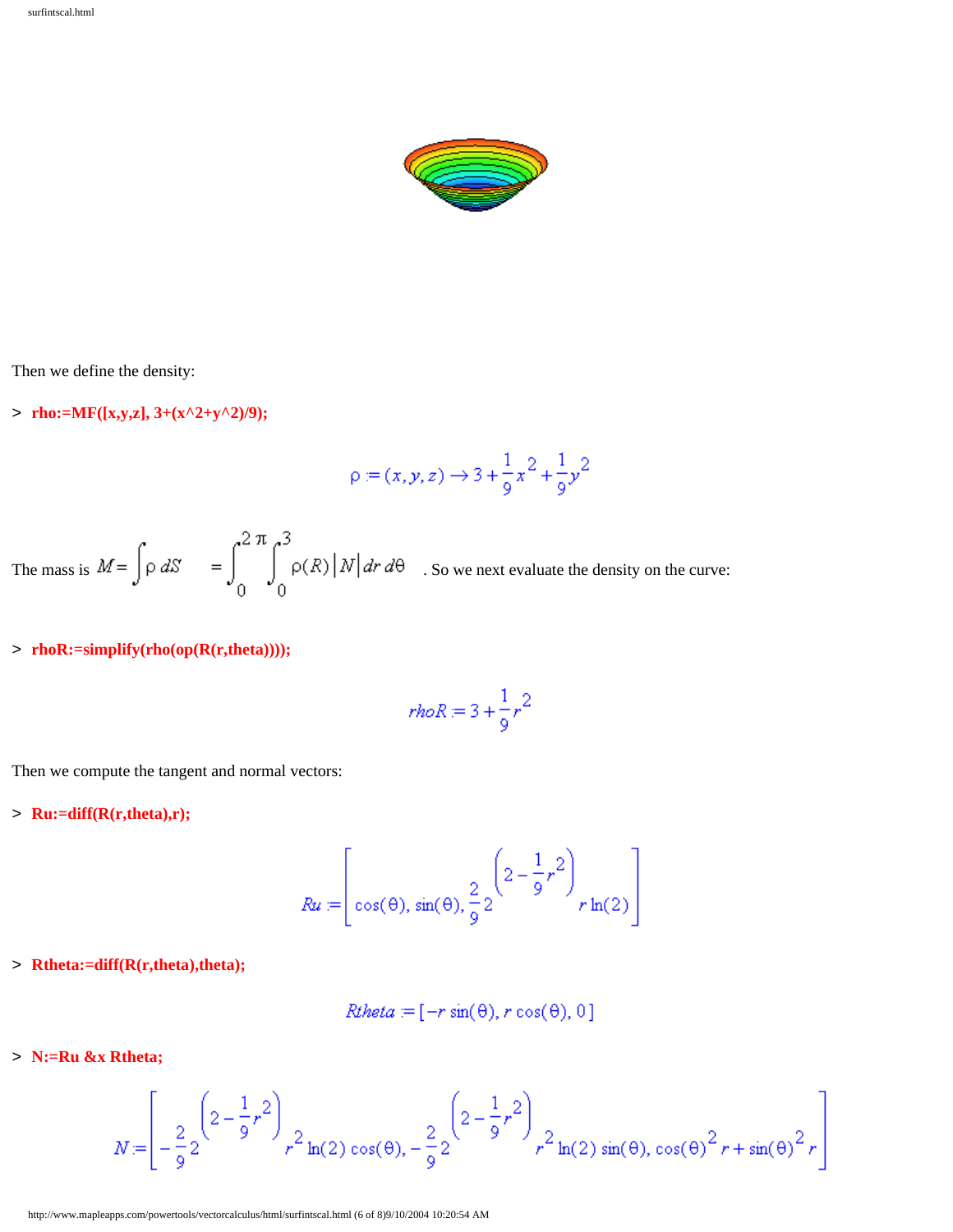#### So the length of the normal is

#### > **lN:=simplify(len(N));**

$$
lN = \frac{1}{9} \sqrt{r^2 \left(64 r^2 \frac{2}{\epsilon^2} \right)^2 \ln(2)^2 + 81}
$$

Thus the mass is

# > **M:=Muint(rhoR\*lN, r=0..3, theta=0..2\*Pi); value(%); M:=evalf(%);**

$$
M = \int_{0}^{2\pi} \int_{0}^{3} \frac{1}{9} \left(3 + \frac{1}{9}r^{2}\right) \sqrt{r^{2} \left(64r^{2} 2\left(-\frac{2}{9}r^{2}\right)\ln(2)^{2} + 81\right)} dr d\theta
$$
  

$$
2 \int_{0}^{3} \frac{1}{9} \left(3 + \frac{1}{9}r^{2}\right) \sqrt{r^{2} \left(64r^{2} 2\left(-\frac{2}{9}r^{2}\right)\ln(2)^{2} + 81\right)} dr \pi
$$

## $M = 129.9875449$

So the mass is about 130  $\mathbb{Z}^m$ .

By symmetry the  $x =$  and  $y =$  -components of the center of mass are zero. The  $z =$  -component is the  $z =$  -moment divided by the mass. The  $z$  -moment is found by adding a factor of  $z$  (in terms of the curve) inside the integral. The center of mass is then found by dividing the first moments by the mass.

### > **Muint(rhoR\*lN\*R(r,theta)[3], r=0..3, theta=0..2\*Pi); zmom:=evalf(%);**

$$
\int_{0}^{2\pi} \int_{0}^{3} \frac{1}{9} \left(3 + \frac{1}{9}r^{2}\right) \sqrt{r^{2} \left(64r^{2} 2\right)} \left(2 + \frac{2}{9}r^{2}\right) \ln(2)^{2} + 81} \Biggl[ \left(2 - \frac{1}{9}r^{2}\right) \right] dr d\theta
$$

 $zmom = -104.2681112$ 

#### > **zcm:=zmom/M;**